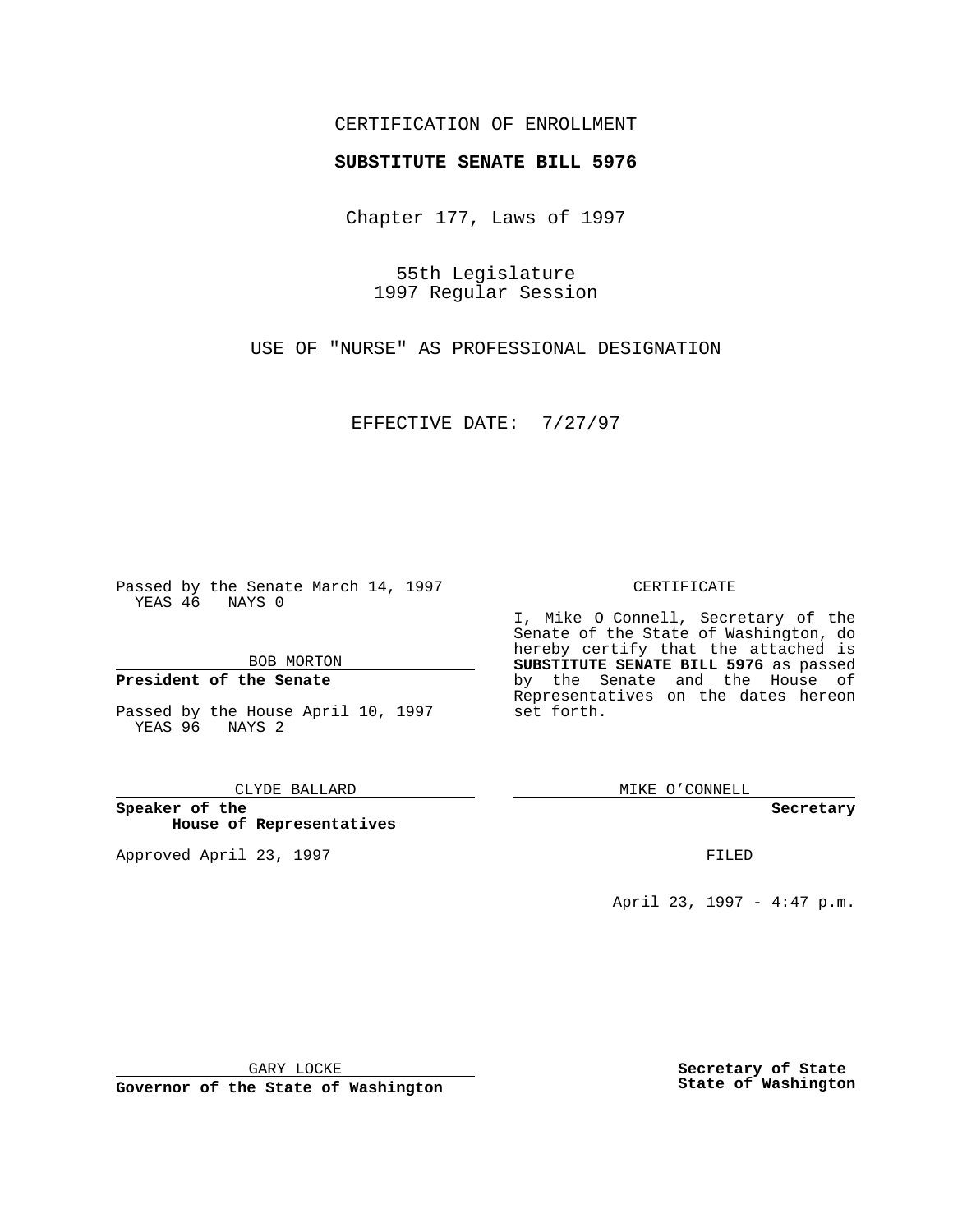# **SUBSTITUTE SENATE BILL 5976** \_\_\_\_\_\_\_\_\_\_\_\_\_\_\_\_\_\_\_\_\_\_\_\_\_\_\_\_\_\_\_\_\_\_\_\_\_\_\_\_\_\_\_\_\_\_\_

\_\_\_\_\_\_\_\_\_\_\_\_\_\_\_\_\_\_\_\_\_\_\_\_\_\_\_\_\_\_\_\_\_\_\_\_\_\_\_\_\_\_\_\_\_\_\_

Passed Legislature - 1997 Regular Session

### **State of Washington 55th Legislature 1997 Regular Session**

**By** Senate Committee on Health & Long-Term Care (originally sponsored by Senators Deccio, Wojahn, Wood, Prentice, Franklin, Heavey, McAuliffe, Kline, Patterson, Thibaudeau and Kohl)

Read first time 03/05/97.

1 AN ACT Relating to the use of the title of nurse as a 2 professionally licensed designation; and amending RCW 18.79.030.

3 BE IT ENACTED BY THE LEGISLATURE OF THE STATE OF WASHINGTON:

4 **Sec. 1.** RCW 18.79.030 and 1994 sp.s. c 9 s 403 are each amended to 5 read as follows:

 (1) It is unlawful for a person to practice or to offer to practice as a registered nurse in this state unless that person has been licensed under this chapter. A person who holds a license to practice 9 as a registered nurse in this state may use the titles "registered 10 nurse" and "nurse" and the abbreviation "R.N." No other person may 11 assume ((that)) those titles or use the abbreviation or any other words, letters, signs, or figures to indicate that the person using them is a registered nurse.

 (2) It is unlawful for a person to practice or to offer to practice as an advanced registered nurse practitioner or as a nurse practitioner in this state unless that person has been licensed under this chapter. A person who holds a license to practice as an advanced registered nurse practitioner in this state may use the titles "advanced 19 registered nurse practitioner<sub>+</sub>" ((and)) "nurse practitioner<sub>+</sub>" and